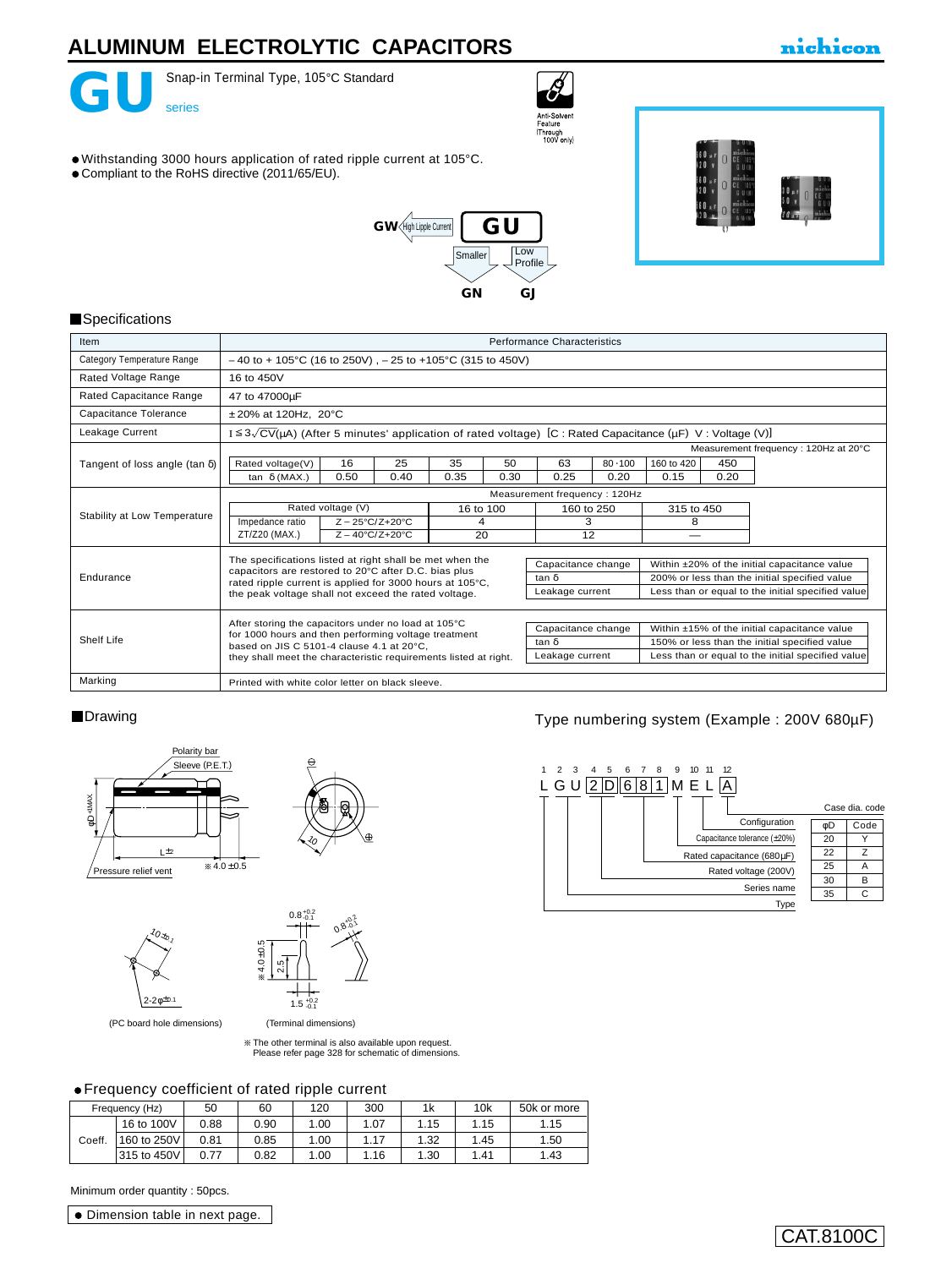

### **Dimensions**

|                   | 16V (1C)                        |                      |                            |              |  |
|-------------------|---------------------------------|----------------------|----------------------------|--------------|--|
| Cap.<br>$(\mu F)$ | Size<br>$\phi$ D $\times$ L(mm) | Rated ripple<br>(mA) | Leakage<br>Current<br>(mA) | Code         |  |
| 6800              | $22 \times 25$                  | 1750                 | 0.98                       | LGU1C682MELZ |  |
| 8200              | $22 \times 30$                  | 2000                 | 1.08                       | LGU1C822MELZ |  |
| 10000             | $22 \times 30$                  | 2100                 | 1.20                       | LGU1C103MELZ |  |
|                   | $25 \times 25$                  | 2050                 | 1.20                       | LGU1C103MELA |  |
|                   | $22 \times 35$                  | 2310                 | 1.31                       | LGU1C123MELZ |  |
| 12000             | $25 \times 30$                  | 2300                 | 1.31                       | LGU1C123MELA |  |
|                   | $30 \times 25$                  | 2380                 | 1.31                       | LGU1C123MELB |  |
|                   | $22 \times 40$                  | 2680                 | 1.46                       | LGU1C153MELZ |  |
| 15000             | $25 \times 35$                  | 2680                 | 1.46                       | LGU1C153MELA |  |
|                   | $30 \times 30$                  | 2570                 | 1.46                       | LGU1C153MELB |  |
|                   | $22 \times 45$                  | 2980                 | 1.60                       | LGU1C183MELZ |  |
| 18000             | $25 \times 40$                  | 3160                 | 1.60                       | LGU1C183MELA |  |
|                   | $30 \times 30$                  | 3000                 | 1.60                       | LGU1C183MELB |  |
|                   | $25 \times 45$                  | 3400                 | 1.77                       | LGU1C223MELA |  |
| 22000             | $30 \times 35$                  | 3390                 | 1.77                       | LGU1C223MELB |  |
|                   | $35 \times 30$                  | 3250                 | 1.77                       | LGU1C223MELC |  |
|                   | $25 \times 50$                  | 3850                 | 1.97                       | LGU1C273MELA |  |
| 27000             | $30 \times 40$                  | 3830                 | 1.97                       | LGU1C273MELB |  |
|                   | $35 \times 30$                  | 3740                 | 1.97                       | LGU1C273MELC |  |
|                   | $30 \times 45$                  | 4300                 | 2.17                       | LGU1C333MELB |  |
| 33000             | $35 \times 35$                  | 4270                 | 2.17                       | LGU1C333MELC |  |
|                   | $30 \times 50$                  | 4810                 | 2.36                       | LGU1C393MELB |  |
| 39000             | $35 \times 40$                  | 4800                 | 2.36                       | LGU1C393MELC |  |
| 47000             | $35 \times 45$                  | 5530                 | 2.60                       | LGU1C473MELC |  |

| 25V (1E)          |                                 |                      |                            |              |
|-------------------|---------------------------------|----------------------|----------------------------|--------------|
| Cap.<br>$(\mu F)$ | Size<br>$\phi$ D $\times$ L(mm) | Rated ripple<br>(mA) | Leakage<br>Current<br>(mA) | Code         |
| 4700              | $22 \times 25$                  | 1610                 | 1.02                       | LGU1E472MELZ |
| 5600              | $22 \times 30$                  | 1800                 | 1.12                       | LGU1E562MELZ |
|                   | $22 \times 30$                  | 1910                 | 1.23                       | LGU1E682MELZ |
| 6800              | $25 \times 25$                  | 1910                 | 1.23                       | LGU1E682MELA |
|                   | $22 \times 35$                  | 2140                 | 1.35                       | LGU1E822MELZ |
| 8200              | $25 \times 30$                  | 2340                 | 1.35                       | LGU1E822MELA |
|                   | $30 \times 25$                  | 2250                 | 1.35                       | LGU1E822MELB |
|                   | $22 \times 40$                  | 2650                 | 1.50                       | LGU1E103MELZ |
| 10000             | $25 \times 35$                  | 2610                 | 1.50                       | LGU1E103MELA |
|                   | $30 \times 30$                  | 2610                 | 1.50                       | LGU1E103MELB |
|                   | $22 \times 45$                  | 2690                 | 1.64                       | LGU1E123MELZ |
| 12000             | $25 \times 40$                  | 2810                 | 1.64                       | LGU1E123MELA |
|                   | $30 \times 30$                  | 2740                 | 1.64                       | LGU1E123MELB |
|                   | $25 \times 45$                  | 3270                 | 1.83                       | LGU1E153MELA |
| 15000             | $30 \times 35$                  | 3130                 | 1.83                       | LGU1E153MELB |
|                   | $35 \times 30$                  | 3260                 | 1.83                       | LGU1E153MELC |
|                   | $25 \times 50$                  | 3540                 | 2.01                       | LGU1E183MELA |
| 18000             | $30 \times 40$                  | 3560                 | 2.01                       | LGU1E183MELB |
|                   | $35 \times 35$                  | 3840                 | 2.01                       | LGU1E183MELC |
|                   | $30 \times 45$                  | 4240                 | 2.22                       | LGU1E223MELB |
| 22000             | $35 \times 35$                  | 3960                 | 2.22                       | LGU1E223MELC |
| 27000             | $35 \times 45$                  | 4750                 | 2.46                       | LGU1E273MELC |
| 33000             | $35 \times 50$                  | 5500                 | 2.72                       | LGU1E333MELC |

|                   | 35V (1V)                               |                      |                            |              |  |
|-------------------|----------------------------------------|----------------------|----------------------------|--------------|--|
| Cap.<br>$(\mu F)$ | <b>Size</b><br>$\phi$ D $\times$ L(mm) | Rated ripple<br>(mA) | Leakage<br>Current<br>(mA) | Code         |  |
| 3300              | $22 \times 25$                         | 1450                 | 1.01                       | LGU1V332MELZ |  |
| 3900              | $22 \times 30$                         | 1690                 | 1.10                       | LGU1V392MELZ |  |
| 4700              | $22 \times 35$                         | 2020                 | 1.21                       | LGU1V472MELZ |  |
|                   | $25 \times 25$                         | 1780                 | 1.21                       | LGU1V472MELA |  |
|                   | $22 \times 35$                         | 2130                 | 1.32                       | LGU1V562MELZ |  |
| 5600              | $25 \times 30$                         | 2040                 | 1.32                       | LGU1V562MELA |  |
|                   | $30 \times 25$                         | 2120                 | 1.32                       | LGU1V562MELB |  |
|                   | $22 \times 40$                         | 2410                 | 1.46                       | LGU1V682MELZ |  |
| 6800              | $25 \times 35$                         | 2310                 | 1.46                       | LGU1V682MELA |  |
|                   | $30 \times 25$                         | 2310                 | 1.46                       | LGU1V682MELB |  |
|                   | $22 \times 50$                         | 2850                 | 1.60                       | LGU1V822MELZ |  |
| 8200              | $25 \times 40$                         | 2730                 | 1.60                       | LGU1V822MELA |  |
|                   | $30 \times 30$                         | 2750                 | 1.60                       | LGU1V822MELB |  |
| 10000             | $25 \times 45$                         | 3050                 | 1.77                       | LGU1V103MELA |  |
|                   | $30 \times 35$                         | 3050                 | 1.77                       | LGU1V103MELB |  |
|                   | $25 \times 50$                         | 3370                 | 1.94                       | LGU1V123MELA |  |
| 12000             | $30 \times 40$                         | 3280                 | 1.94                       | LGU1V123MELB |  |
|                   | $35 \times 30$                         | 3200                 | 1.94                       | LGU1V123MELC |  |
|                   | $30 \times 45$                         | 3740                 | 2.17                       | LGU1V153MELB |  |
| 15000             | $35 \times 35$                         | 3690                 | 2.17                       | LGU1V153MELC |  |
| 18000             | $35 \times 40$                         | 4370                 | 2.38                       | LGU1V183MELC |  |
| 22000             | $35 \times 50$                         | 4920                 | 2.63                       | LGU1V223MELC |  |

|                   | 50V (1H)                        |                      |                            |              |  |
|-------------------|---------------------------------|----------------------|----------------------------|--------------|--|
| Cap.<br>$(\mu F)$ | Size<br>$\phi$ D $\times$ L(mm) | Rated ripple<br>(mA) | Leakage<br>Current<br>(mA) | Code         |  |
| 1800              | $22 \times 25$                  | 1340                 | 0.90                       | LGU1H182MELZ |  |
|                   | $22 \times 30$                  | 1700                 | 1.10                       | LGU1H272MELZ |  |
| 2700              | $25 \times 25$                  | 1700                 | 1.10                       | LGU1H272MELA |  |
|                   | $22 \times 35$                  | 1980                 | 1.21                       | LGU1H332MELZ |  |
| 3300              | $25 \times 30$                  | 2000                 | 1.21                       | LGU1H332MELA |  |
|                   | $22 \times 40$                  | 2250                 | 1.32                       | LGU1H392MELZ |  |
| 3900              | $25 \times 30$                  | 2280                 | 1.32                       | LGU1H392MELA |  |
|                   | $30 \times 25$                  | 2220                 | 1.32                       | LGU1H392MELB |  |
|                   | $22 \times 45$                  | 2560                 | 1.45                       | LGU1H472MELZ |  |
| 4700              | $25 \times 35$                  | 2610                 | 1.45                       | LGU1H472MELA |  |
|                   | $30 \times 30$                  | 2580                 | 1.45                       | LGU1H472MELB |  |
|                   | $22 \times 50$                  | 2890                 | 1.58                       | LGU1H562MELZ |  |
| 5600              | $25 \times 40$                  | 2810                 | 1.58                       | LGU1H562MELA |  |
|                   | $30 \times 30$                  | 2950                 | 1.58                       | LGU1H562MELB |  |
|                   | $25 \times 45$                  | 3370                 | 1.74                       | LGU1H682MELA |  |
| 6800              | $30 \times 35$                  | 3390                 | 1.74                       | LGU1H682MELB |  |
|                   | $35 \times 30$                  | 3310                 | 1.74                       | LGU1H682MELC |  |
|                   | $30 \times 40$                  | 3710                 | 1.92                       | LGU1H822MELB |  |
| 8200              | $35 \times 35$                  | 3660                 | 1.92                       | LGU1H822MELC |  |
|                   | $30 \times 50$                  | 4090                 | 2.12                       | LGU1H103MELB |  |
| 10000             | $35 \times 40$                  | 4070                 | 2.12                       | LGU1H103MELC |  |
| 12000             | $35 \times 45$                  | 4560                 | 2.32                       | LGU1H123MELC |  |
| 15000             | $35 \times 50$                  | 4770                 | 2.59                       | LGU1H153MELC |  |

Rated ripple current (mArms) at 105°C 120Hz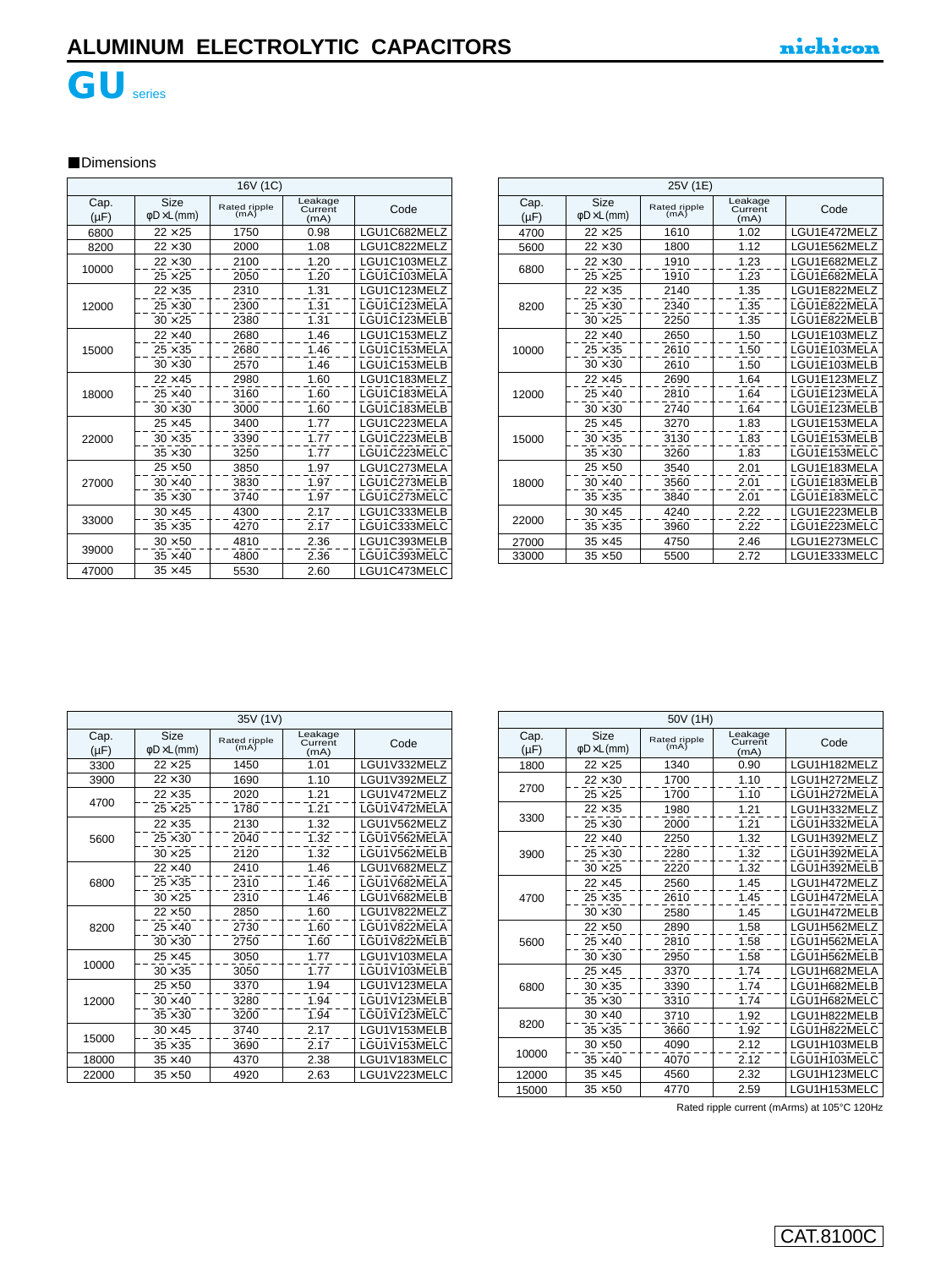

# **GU**series

### **Dimensions**

|      | 63V (1J)          |                                        |                      |                            |              |  |
|------|-------------------|----------------------------------------|----------------------|----------------------------|--------------|--|
|      | Cap.<br>$(\mu F)$ | <b>Size</b><br>$\phi$ D $\times$ L(mm) | Rated ripple<br>(mA) | Leakage<br>Current<br>(mA) | Code         |  |
|      | 1200              | $22\times 25$                          | 1250                 | 0.82                       | LGU1J122MELZ |  |
|      |                   | $22 \times 30$                         | 1470                 | 0.92                       | LGU1J152MELZ |  |
|      | 1500              | $25 \times 25$                         | 1440                 | 0.92                       | LGU1J152MELA |  |
|      |                   | $22 \times 30$                         | 1580                 | 1.01                       | LGU1J182MELZ |  |
|      | 1800              | $25 \times 25$                         | 1520                 | 1.01                       | LGU1J182MELA |  |
|      |                   | $22 \times 35$                         | 1820                 | 1.11                       | LGU1J222MELZ |  |
|      | 2200              | $25 \times 30$                         | 1750                 | 1.11                       | LGU1J222MELA |  |
|      |                   | $22 \times 40$                         | 2070                 | 1.23                       | LGU1J272MELZ |  |
|      | 2700              | $25 \times 35$                         | 2110                 | 1.23                       | LGU1J272MELA |  |
|      |                   | $30 \times 25$                         | 1930                 | 1.23                       | LGU1J272MELB |  |
|      |                   | $22 \times 45$                         | 2330                 | 1.36                       | LGU1J332MELZ |  |
|      | 3300              | $25 \times 35$                         | 2270                 | 1.36                       | LGU1J332MELA |  |
|      |                   | $30 \times 30$                         | 2240                 | 1.36                       | LGU1J332MELB |  |
|      |                   | $25 \times 40$                         | 2540                 | 1.48                       | LGU1J392MELA |  |
|      | 3900              | $30 \times 35$                         | 2550                 | 1.48                       | LGU1J392MELB |  |
|      |                   | $25 \times 50$                         | 2970                 | 1.63                       | LGU1J472MELA |  |
|      | 4700              | $30 \times 40$                         | 2900                 | 1.63                       | LGU1J472MELB |  |
|      |                   | $35 \times 30$                         | 2830                 | 1.63                       | LGU1J472MELC |  |
|      |                   | $30 \times 40$                         | 3280                 | 1.78                       | LGU1J562MELB |  |
|      | 5600              | $35 \times 35$                         | 3240                 | 1.78                       | LGU1J562MELC |  |
|      |                   | $30 \times 50$                         | 3730                 | 1.96                       | LGU1J682MELB |  |
| 6800 | $35 \times 40$    | 3710                                   | 1.96                 | LGU1J682MELC               |              |  |
|      | 8200              | $35 \times 45$                         | 4160                 | 2.15                       | LGU1J822MELC |  |
|      | 10000             | $35 \times 50$                         | 4690                 | 2.38                       | LGU1J103MELC |  |

|                   | 80V (1K)                        |                      |                            |              |  |
|-------------------|---------------------------------|----------------------|----------------------------|--------------|--|
| Cap.<br>$(\mu F)$ | Size<br>$\phi$ D $\times$ L(mm) | Rated ripple<br>(mA) | Leakage<br>Current<br>(mA) | Code         |  |
| 820               | $22 \times 25$                  | 1110                 | 0.76                       | LGU1K821MELZ |  |
| 1000              | $22 \times 25$                  | 1290                 | 0.84                       | LGU1K102MELZ |  |
|                   | $22 \times 30$                  | 1440                 | 0.92                       | LGU1K122MELZ |  |
| 1200              | $25 \times 25$                  | 1390                 | 0.92                       | LGU1K122MELA |  |
|                   | $22 \times 30$                  | 1610                 | 1.03                       | LGU1K152MELZ |  |
| 1500              | $25 \times 25$                  | 1620                 | 1.03                       | LGU1K152MELA |  |
|                   | $22 \times 35$                  | 1830                 | 1.13                       | LGU1K182MELZ |  |
| 1800              | $25 \times 30$                  | 1860                 | 1.13                       | LGU1K182MELA |  |
|                   | $30 \times 25$                  | 1810                 | 1.13                       | LGU1K182MELB |  |
|                   | $22 \times 40$                  | 2090                 | 1.25                       | LGU1K222MELZ |  |
| 2200              | $25 \times 35$                  | 2010                 | 1.25                       | LGU1K222MELA |  |
|                   | $30 \times 25$                  | 2100                 | 1.25                       | LGU1K222MELB |  |
|                   | $25 \times 40$                  | 2430                 | 1.39                       | LGU1K272MELA |  |
| 2700              | $30 \times 30$                  | 2430                 | 1.39                       | LGU1K272MELB |  |
|                   | $25 \times 45$                  | 2760                 | 1.54                       | LGU1K332MELA |  |
| 3300              | $30 \times 35$                  | 2780                 | 1.54                       | LGU1K332MELB |  |
|                   | $35 \times 30$                  | 2710                 | 1.54                       | LGU1K332MELC |  |
|                   | $25 \times 50$                  | 2920                 | 1.67                       | LGU1K392MELA |  |
| 3900              | $30 \times 40$                  | 3120                 | 1.67                       | LGU1K392MELB |  |
|                   | $35 \times 30$                  | 3070                 | 1.67                       | LGU1K392MELC |  |
|                   | $30 \times 45$                  | 3520                 | 1.83                       | LGU1K472MELB |  |
| 4700              | $35 \times 35$                  | 3500                 | 1.83                       | LGU1K472MELC |  |
|                   | $30 \times 50$                  | 3800                 | 2.00                       | LGU1K562MELB |  |
| 5600              | $35 \times 40$                  | 3870                 | 2.00                       | LGU1K562MELC |  |
| 6800              | $35 \times 45$                  | 4190                 | 2.21                       | LGU1K682MELC |  |

| 100V (2A)         |                                    |                      |                            |              |
|-------------------|------------------------------------|----------------------|----------------------------|--------------|
| Cap.<br>$(\mu F)$ | Size<br>$\phi$ D $\times$ L $(mm)$ | Rated ripple<br>(mA) | Leakage<br>Current<br>(mA) | Code         |
| 560               | $22 \times 25$                     | 1070                 | 0.70                       | LGU2A561MELZ |
|                   | $22 \times 30$                     | 1350                 | 0.85                       | LGU2A821MELZ |
| 820               | $25 \times 25$                     | 1350                 | 0.85                       | LGU2A821MELA |
|                   | $22 \times 30$                     | 1540                 | 0.94                       | LGU2A102MELZ |
| 1000              | $25 \times 30$                     | 1560                 | 0.94                       | LGU2A102MELA |
|                   | $22 \times 40$                     | 1740                 | 1.03                       | LGU2A122MELZ |
| 1200              | $25 \times 30$                     | 1760                 | 1.03                       | LGU2A122MELA |
|                   | $30 \times 25$                     | 1710                 | 1.03                       | LGU2A122MELB |
|                   | $22 \times 45$                     | 1990                 | 1.16                       | LGU2A152MELZ |
| 1500              | $25 \times 35$                     | 2030                 | 1.16                       | LGU2A152MELA |
|                   | $30 \times 30$                     | 2000                 | 1.16                       | LGU2A152MELB |
|                   | $25 \times 40$                     | 2280                 | 1.27                       | LGU2A182MELA |
| 1800              | $30 \times 35$                     | 2270                 | 1.27                       | LGU2A182MELB |
|                   | $25 \times 50$                     | 2570                 | 1.40                       | LGU2A222MELA |
| 2200              | $30 \times 35$                     | 2590                 | 1.40                       | LGU2A222MELB |
|                   | $35 \times 30$                     | 2520                 | 1.40                       | LGU2A222MELC |
|                   | $30 \times 45$                     | 2940                 | 1.55                       | LGU2A272MELB |
| 2700              | $35 \times 35$                     | 2900                 | 1.55                       | LGU2A272MELC |
|                   | $30 \times 50$                     | 3320                 | 1.72                       | LGU2A332MELB |
| 3300              | $35 \times 40$                     | 3310                 | 1.72                       | LGU2A332MELC |
| 3900              | $35 \times 45$                     | 3690                 | 1.87                       | LGU2A392MELC |
| 4700              | $35 \times 50$                     | 4140                 | 2.05                       | LGU2A472MELC |

|          | 160V (2C)                       |                      |                            |              |  |
|----------|---------------------------------|----------------------|----------------------------|--------------|--|
| Cap.(µF) | Size<br>$\phi$ D $\times$ L(mm) | Rated ripple<br>(mA) | Leakage<br>Current<br>(mA) | Code         |  |
| 270      | $20 \times 25$                  | 1100                 | 0.62                       | LGU2C271MELY |  |
| 330      | $20 \times 30$                  | 1200                 | 0.68                       | LGU2C331MELY |  |
| 390      | $20 \times 30$                  | 1300                 | 0.74                       | LGU2C391MELY |  |
|          | $22 \times 25$                  | 1300                 | 0.74                       | LGU2C391MELZ |  |
|          | $20 \times 35$                  | 1340                 | 0.82                       | LGU2C471MELY |  |
| 470      | $22 \times 30$                  | 1550                 | 0.82                       | LGU2C471MELZ |  |
|          | $25 \times 25$                  | 1550                 | 0.82                       | LGU2C471MELA |  |
|          | $20 \times 40$                  | 1500                 | 0.89                       | LGU2C561MELY |  |
|          | $22 \times 35$                  | 1670                 | 0.89                       | LGU2C561MELZ |  |
| 560      | $25 \times 30$                  | 1670                 | 0.89                       | LGU2C561MELA |  |
|          | $30 \times 25$                  | 1670                 | 0.89                       | LGU2C561MELB |  |
|          | $20 \times 45$                  | 1700                 | 0.98                       | LGU2C681MELY |  |
| 680      | $22 \times 40$                  | 1820                 | 0.98                       | LGU2C681MELZ |  |
|          | $25 \times 30$                  | 1820                 | 0.98                       | LGU2C681MELA |  |
|          | $30 \times 25$                  | 1820                 | 0.98                       | LGU2C681MELB |  |
|          | $22 \times 45$                  | 2040                 | 1.08                       | LGU2C821MELZ |  |
| 820      | $25 \times 35$                  | 2040                 | 1.08                       | LGU2C821MELA |  |
|          | $30 \times 30$                  | 2040                 | 1.08                       | LGU2C821MELB |  |
|          | $35 \times 25$                  | 2040                 | 1.08                       | LGU2C821MELC |  |
|          | $22 \times 50$                  | 2250                 | 1.20                       | LGU2C102MELZ |  |
| 1000     | $25 \times 40$                  | 2250                 | 1.20                       | LGU2C102MELA |  |
|          | $30 \times 30$                  | 2250                 | 1.20                       | LGU2C102MELB |  |
|          | $35 \times 25$                  | 2250                 | 1.20                       | LGU2C102MELC |  |
|          | $25 \times 45$                  | 2490                 | 1.31                       | LGU2C122MELA |  |
| 1200     | $30 \times 35$                  | 2490                 | 1.31                       | LGU2C122MELB |  |
|          | $35 \times 30$                  | 2490                 | 1.31                       | LGU2C122MELC |  |
|          | $30 \times 40$                  | 2840                 | 1.46                       | LGU2C152MELB |  |
| 1500     | $35 \times 30$                  | 2840                 | 1.46                       | LGU2C152MELC |  |
|          | $30 \times 45$                  | 3320                 | 1.60                       | LGU2C182MELB |  |
| 1800     | $35 \times 35$                  | 3000                 | 1.60                       | LGU2C182MELC |  |
| 2200     | $35 \times 45$                  | 3500                 | 1.77                       | LGU2C222MELC |  |
| 2700     | $35 \times 50$                  | 4000                 | 1.97                       | LGU2C272MELC |  |

Rated ripple current (mArms) at 105°C 120Hz

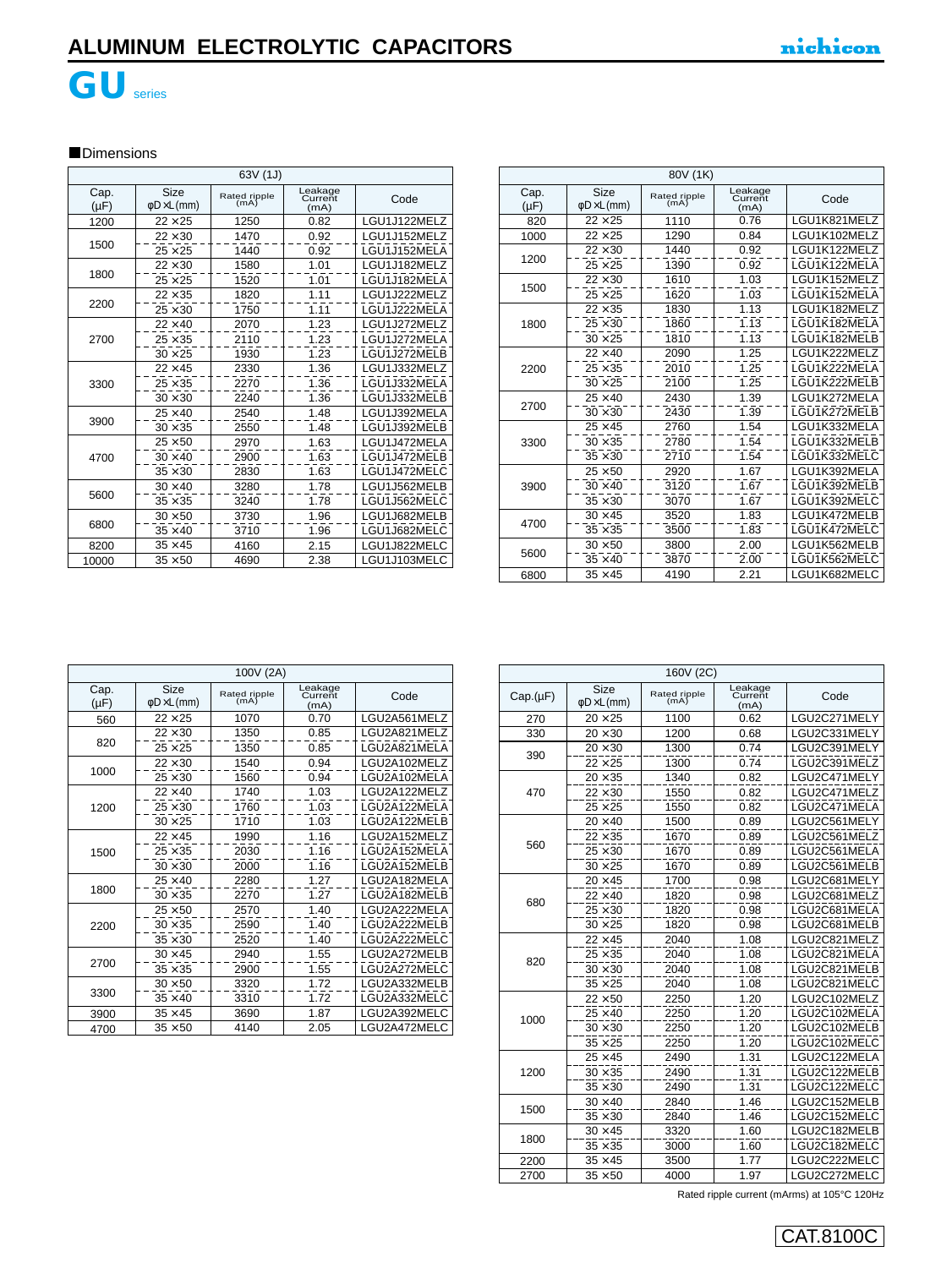# **GU**series

### **Dimensions**

|          | 180V (2Z)                              |                      |                         |              |  |
|----------|----------------------------------------|----------------------|-------------------------|--------------|--|
| Cap.(µF) | <b>Size</b><br>$\phi$ D $\times$ L(mm) | Rated ripple<br>(mA) | Leakage Current<br>(mA) | Code         |  |
| 220      | $20 \times 25$                         | 1000                 | 0.59                    | LGU2Z221MELY |  |
| 270      | $20 \times 30$                         | 1100                 | 0.66                    | LGU2Z271MELY |  |
| 330      | $20 \times 30$                         | 1200                 | 0.73                    | LGU2Z331MELY |  |
|          | $22 \times 25$                         | 1200                 | 0.73                    | LGU2Z331MELZ |  |
|          | $20 \times 35$                         | 1300                 | 0.79                    | LGU2Z391MELY |  |
| 390      | $22 \times 30$                         | 1350                 | 0.79                    | LGU2Z391MELZ |  |
|          | $25 \times 25$                         | 1350                 | 0.79                    | LGU2Z391MELA |  |
|          | $20 \times 40$                         | 1400                 | 0.87                    | LGU2Z471MELY |  |
| 470      | $22 \times 35$                         | 1500                 | 0.87                    | LGU2Z471MELZ |  |
|          | $25 \times 30$                         | 1500                 | 0.87                    | LGU2Z471MELA |  |
|          | $30 \times 25$                         | 1500                 | 0.87                    | LGU2Z471MELB |  |
|          | $20 \times 45$                         | 1550                 | 0.95                    | LGU2Z561MELY |  |
| 560      | $22 \times 40$                         | 1670                 | 0.95                    | LGU2Z561MELZ |  |
|          | $25 \times 30$                         | 1670                 | 0.95                    | LGU2Z561MELA |  |
|          | $30 \times 25$                         | 1670                 | 0.95                    | LGU2Z561MELB |  |
|          | $22 \times 45$                         | 1780                 | 1.04                    | LGU2Z681MELZ |  |
| 680      | $25 \times 35$                         | 1780                 | 1.04                    | LGU2Z681MELA |  |
|          | $30 \times 30$                         | 1780                 | 1.04                    | LGU2Z681MELB |  |
|          | $35 \times 25$                         | 1780                 | 1.04                    | LGU2Z681MELC |  |
|          | $22 \times 50$                         | 2040                 | 1.15                    | LGU2Z821MELZ |  |
| 820      | $25 \times 40$                         | 2040                 | 1.15                    | LGU2Z821MELA |  |
|          | $30 \times 30$                         | 2040                 | 1.15                    | LGU2Z821MELB |  |
|          | $35 \times 25$                         | 2040                 | 1.15                    | LGU2Z821MELC |  |
|          | $25 \times 45$                         | 2300                 | 1.27                    | LGU2Z102MELA |  |
| 1000     | $30 \times 35$                         | 2300                 | 1.27                    | LGU2Z102MELB |  |
|          | $35 \times 30$                         | 2300                 | 1.27                    | LGU2Z102MELC |  |
|          | $25 \times 50$                         | 2550                 | 1.39                    | LGU2Z122MELA |  |
| 1200     | $30 \times 40$                         | 2550                 | 1.39                    | LGU2Z122MELB |  |
|          | $35 \times 30$                         | 2550                 | 1.39                    | LGU2Z122MELC |  |
|          | $30 \times 45$                         | 2900                 | 1.55                    | LGU2Z152MELB |  |
| 1500     | $35 \times 35$                         | 2900                 | 1.55                    | LGU2Z152MELC |  |
| 1800     | $35 \times 45$                         | 3300                 | 1.70                    | LGU2Z182MELC |  |
| 2200     | $35 \times 50$                         | 3650                 | 1.88                    | LGU2Z222MELC |  |

| 200V (2D) |                                 |                      |                         |              |
|-----------|---------------------------------|----------------------|-------------------------|--------------|
| Cap.(µF)  | Size<br>$\phi$ D $\times$ L(mm) | Rated ripple<br>(mA) | Leakage Current<br>(mA) | Code         |
| 220       | $20 \times 25$                  | 1000                 | 0.62                    | LGU2D221MELY |
| 270       | $20 \times 30$                  | 1100                 | 0.69                    | LGU2D271MELY |
|           | $22 \times 25$                  | 1100                 | 0.69                    | LGU2D271MELZ |
|           | $20 \times 35$                  | 1200                 | 0.77                    | LGU2D331MELY |
| 330       | $22 \times 30$                  | 1250                 | 0.77                    | LGU2D331MELZ |
|           | $25 \times 25$                  | 1250                 | 0.77                    | LGU2D331MELA |
|           | $20 \times 40$                  | 1310                 | 0.83                    | LGU2D391MELY |
| 390       | $22 \times 30$                  | 1350                 | 0.83                    | LGU2D391MELZ |
|           | $25 \times 25$                  | 1350                 | 0.83                    | LGU2D391MELA |
|           | $20 \times 45$                  | 1450                 | 0.91                    | LGU2D471MELY |
| 470       | $22 \times 35$                  | 1500                 | 0.91                    | LGU2D471MELZ |
|           | $25 \times 30$                  | 1500                 | 0.91                    | LGU2D471MELA |
|           | $30 \times 25$                  | 1500                 | 0.91                    | LGU2D471MELB |
|           | $20 \times 50$                  | 1580                 | 1.00                    | LGU2D561MELY |
|           | $22 \times 40$                  | 1670                 | 1.00                    | LGU2D561MELZ |
| 560       | $25 \times 30$                  | 1670                 | 1.00                    | LGU2D561MELA |
|           | $30 \times 25$                  | 1670                 | 1.00                    | LGU2D561MELB |
|           | $22 \times 45$                  | 1780                 | 1.10                    | LGU2D681MELZ |
| 680       | $25 \times 35$                  | 1780                 | 1.10                    | LGU2D681MELA |
|           | $30 \times 30$                  | 1780                 | 1.10                    | LGU2D681MELB |
|           | $35 \times 25$                  | 1780                 | 1.10                    | LGU2D681MELC |
|           | $25 \times 45$                  | 2040                 | 1.21                    | LGU2D821MELA |
| 820       | $30 \times 30$                  | 2040                 | 1.21                    | LGU2D821MELB |
|           | $35 \times 25$                  | 2040                 | 1.21                    | LGU2D821MELC |
|           | $25 \times 50$                  | 2300                 | 1.34                    | LGU2D102MELA |
| 1000      | $30 \times 35$                  | 2300                 | 1.34                    | LGU2D102MELB |
|           | $35 \times 30$                  | 2300                 | 1.34                    | LGU2D102MELC |
|           | $30 \times 40$                  | 2650                 | 1.46                    | LGU2D122MELB |
| 1200      | $35 \times 35$                  | 2650                 | 1.46                    | LGU2D122MELC |
|           | $30 \times 50$                  | 3080                 | 1.64                    | LGU2D152MELB |
| 1500      | $35 \times 40$                  | 3080                 | 1.64                    | LGU2D152MELC |
| 1800      | $35 \times 45$                  | 3480                 | 1.80                    | LGU2D182MELC |
| 2200      | $35 \times 50$                  | 3780                 | 1.98                    | LGU2D222MELC |

|  |          | 220V (2P)                              |                      |                         |              |  |
|--|----------|----------------------------------------|----------------------|-------------------------|--------------|--|
|  | Cap.(µF) | <b>Size</b><br>$\phi$ D $\times$ L(mm) | Rated ripple<br>(mA) | Leakage Current<br>(mA) | Code         |  |
|  | 180      | $20 \times 25$                         | 900                  | 0.59                    | LGU2P181MELY |  |
|  | 220      | $20 \times 30$                         | 1000                 | 0.66                    | LGU2P221MELY |  |
|  |          | $22 \times 25$                         | 1000                 | 0.66                    | LGU2P221MELZ |  |
|  | 270      | $20 \times 35$                         | 1150                 | 0.73                    | LGU2P271MELY |  |
|  |          | $22 \times 30$                         | 1150                 | 0.73                    | LGU2P271MELZ |  |
|  |          | $20 \times 40$                         | 1250                 | 0.80                    | LGU2P331MELY |  |
|  | 330      | $22 \times 35$                         | 1250                 | 0.80                    | LGU2P331MELZ |  |
|  |          | $25 \times 25$                         | 1250                 | 0.80                    | LGU2P331MELA |  |
|  |          | $20 \times 45$                         | 1400                 | 0.87                    | LGU2P391MELY |  |
|  | 390      | $22 \times 35$                         | 1400                 | 0.87                    | LGU2P391MELZ |  |
|  |          | $25 \times 30$                         | 1400                 | 0.87                    | LGU2P391MELA |  |
|  |          | $20 \times 50$                         | 1450                 | 0.96                    | LGU2P471MELY |  |
|  | 470      | $22 \times 40$                         | 1450                 | 0.96                    | LGU2P471MELZ |  |
|  |          | $25 \times 35$                         | 1450                 | 0.96                    | LGU2P471MELA |  |
|  |          | $30 \times 25$                         | 1450                 | 0.96                    | LGU2P471MELB |  |
|  | 560      | $22 \times 45$                         | 1700                 | 1.05                    | LGU2P561MELZ |  |
|  |          | $25 \times 40$                         | 1700                 | 1.05                    | LGU2P561MELA |  |
|  |          | $30 \times 30$                         | 1700                 | 1.05                    | LGU2P561MELB |  |
|  |          | $25 \times 45$                         | 1780                 | 1.16                    | LGU2P681MELA |  |
|  | 680      | $30 \times 35$                         | 1780                 | 1.16                    | LGU2P681MELB |  |
|  |          | $35 \times 25$                         | 1780                 | 1.16                    | LGU2P681MELC |  |
|  |          | $25 \times 50$                         | 2100                 | 1.27                    | LGU2P821MELA |  |
|  | 820      | $30 \times 40$                         | 2100                 | 1.27                    | LGU2P821MELB |  |
|  |          | $35 \times 30$                         | 2100                 | 1.27                    | LGU2P821MELC |  |
|  | 1000     | $30 \times 45$                         | 2400                 | 1.40                    | LGU2P102MELB |  |
|  |          | $35 \times 35$                         | 2400                 | 1.40                    | LGU2P102MELC |  |
|  | 1200     | $30 \times 50$                         | 2600                 | 1.54                    | LGU2P122MELB |  |
|  |          | $35 \times 40$                         | 2600                 | 1.54                    | LGU2P122MELC |  |
|  | 1500     | $35 \times 45$                         | 3000                 | 1.72                    | LGU2P152MELC |  |

|          | 250V (2E)                              |                      |                         |              |  |
|----------|----------------------------------------|----------------------|-------------------------|--------------|--|
| Cap.(µF) | <b>Size</b><br>$\phi$ D $\times$ L(mm) | Rated ripple<br>(mA) | Leakage Current<br>(mA) | Code         |  |
| 150      | $20 \times 25$                         | 790                  | 0.58                    | LGU2E151MELY |  |
| 180      | $20 \times 30$                         | 900                  | 0.63                    | LGU2E181MELY |  |
| 220      | $20 \times 30$                         | 1000                 | 0.70                    | LGU2E221MELY |  |
|          | $22 \times 25$                         | 1000                 | 0.70                    | LGU2E221MELZ |  |
|          | $20 \times 35$                         | 1100                 | 0.77                    | LGU2E271MELY |  |
| 270      | $22 \times 35$                         | 1180                 | 0.77                    | LGU2E271MELZ |  |
|          | $25 \times 25$                         | 1180                 | 0.77                    | LGU2E271MELA |  |
|          | $20 \times 40$                         | 1200                 | 0.86                    | LGU2E331MELY |  |
|          | $22 \times 40$                         | 1300                 | 0.86                    | LGU2E331MELZ |  |
| 330      | $25 \times 30$                         | 1300                 | 0.86                    | LGU2E331MELA |  |
|          | $30 \times 25$                         | 1300                 | 0.86                    | LGU2E331MELB |  |
|          | $20 \times 50$                         | 1450                 | 0.93                    | LGU2E391MELY |  |
|          | $22 \times 45$                         | 1490                 | 0.93                    | LGU2E391MELZ |  |
| 390      | $25 \times 35$                         | 1490                 | 0.93                    | LGU2E391MELA |  |
|          | $30 \times 25$                         | 1490                 | 0.93                    | LGU2E391MELB |  |
|          | $22 \times 50$                         | 1650                 | 1.02                    | LGU2E471MELZ |  |
|          | $25 \times 40$                         | 1650                 | 1.02                    | LGU2E471MELA |  |
| 470      | $30 \times 30$                         | 1650                 | 1.02                    | LGU2E471MELB |  |
|          | $35 \times 25$                         | 1650                 | 1.02                    | LGU2E471MELC |  |
|          | $25 \times 45$                         | 1800                 | 1.12                    | LGU2E561MELA |  |
| 560      | $30 \times 35$                         | 1800                 | 1.12                    | LGU2E561MELB |  |
|          | $35\times25$                           | 1800                 | 1.12                    | LGU2E561MELC |  |
|          | $25 \times 50$                         | 2000                 | 1.23                    | LGU2E681MELA |  |
| 680      | $30 \times 40$                         | 2000                 | 1.23                    | LGU2E681MELB |  |
|          | $35 \times 30$                         | 2000                 | 1.23                    | LGU2E681MELC |  |
|          | $30 \times 45$                         | 2300                 | 1.35                    | LGU2E821MELB |  |
| 820      | $35 \times 35$                         | 2300                 | 1.35                    | LGU2E821MELC |  |
|          | $30 \times 50$                         | 2470                 | 1.50                    | LGU2E102MELB |  |
| 1000     | $35 \times 40$                         | 2470                 | 1.50                    | LGU2E102MELC |  |
| 1200     | $35 \times 45$                         | 2600                 | 1.64                    | LGU2E122MELC |  |
| 1500     | $35 \times 50$                         | 3000                 | 1.83                    | LGU2E152MELC |  |

Rated ripple current (mArms) at 105°C 120Hz

CAT.8100C